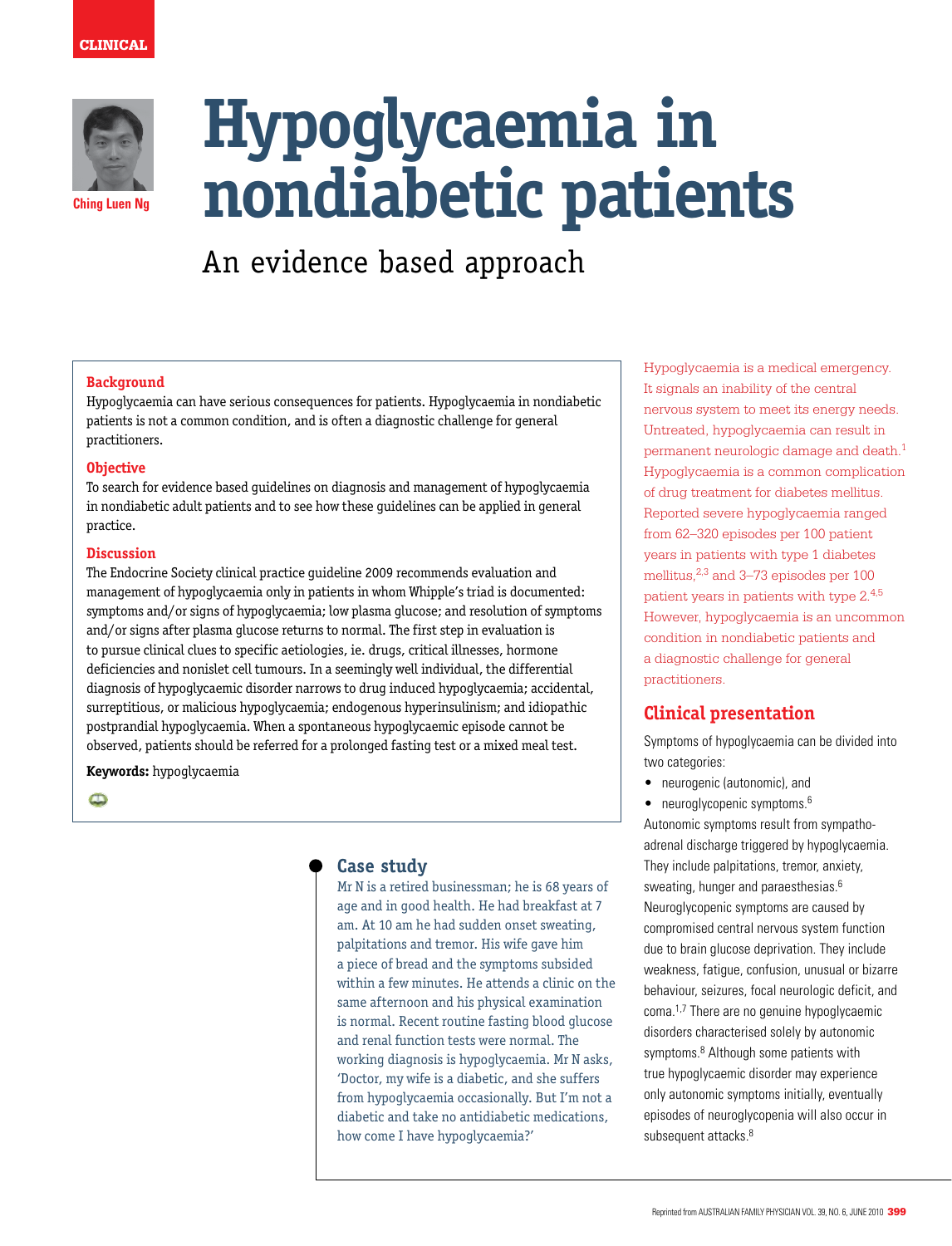# **Classification of hypoglycaemic disorders in adults**

Traditionally hypoglycaemic disorders in nondiabetics are classified as:

- postabsorptive (fasting) hypoglycaemia, or
- postprandial (reactive) hypoglycaemia (ie. hypoglycaemia that occurs within 4 hours after food ingestion).<sup>7</sup>

This classification has been criticised for being unhelpful diagnostically.<sup>8</sup> For instance, some causes of hypoglycaemia can present with both postabsorptive and postprandial hypoglycaemia (eg. insulinoma). Other disorders can present with erratically occurring symptoms independent of food ingestion (eg. factitious hypoglycaemia).<sup>8</sup>

 A more useful approach for clinicians is a classification based on clinical characteristics $7-10$ (Table 1). People who appear healthy are likely to have different hypoglycaemic disorders from those who are ill. Accidental, surreptitious, or malicious hypoglycaemia; endogenous hyperinsulinism; and idiopathic postprandial hypoglycaemia will usually cause hypoglycaemia without the patient appearing ill. Hypoglycaemia due to critical illnesses, hormone deficiency and nonislet cell tumours will usually cause hypoglycaemic symptoms while the patient appears ill. Drugs (including alcohol) can cause hypoglycaemia in both healthy looking and ill appearing clinical presentations.<sup>7-10</sup>

 Drugs are the most common cause of hypoglycaemia, $11$  with insulin and sulphonylureas being the most common of these.<sup>7</sup> Many other drugs have been reported to cause hypoglycaemia but this is usually based only on either low or very low quality evidence. Of the drugs available in Australia, only indomethacin, pentamidine and quinine have been associated with hypoglycaemia; the evidence is of moderate quality.<sup>12</sup>

 Accidental hypoglycaemia occurs when there are pharmacy errors (eg. wrongly dispensing a sulphonylurea for another medication), medical treatment errors or medication errors.<sup>13</sup> An example is the outbreak in Singapore in 2008 of severe drug induced hypoglycaemia in 150 nondiabetic patients due to four brands of sexual enhancement drugs that were contaminated with glyburide.<sup>14</sup> Factitious hypoglycaemia due to surreptitious self administration of insulin or hypoglycaemic agent is usually manifested by erratically occurring neuroglycopenic symptoms

and is observed more often in women, usually in a health related occupation.<sup>8</sup> Malicious hypoglycaemia<sup>15–17</sup> is due to the malicious administration of insulin or hypoglycaemic agents to others.

 Insulinomas (pancreatic beta cell tumours) are rare. The estimated incidence is 1 case per 250 000 patient years.<sup>18</sup> It is characterised by neuroglycopenia spells due to endogenous hyperinsulinaemic hypoglycaemia and occurs primarily in a fasting state, and only occasionally in a postprandial period.19 Diagnosis may require computerised tomography, ultrasonography or more sophisticated imaging and procedures in a specialist setting.<sup>9</sup>

 The noninsulinoma pancreatogenous hypoglycaemia syndrome is an endogenous hyperinsulinaemia, characterised by attacks of neuroglycopenia, typically, but not invariably, after a meal.20 The pathology is diffuse pancreatic islet involvement with nesidioblastosis (islet hypertrophy, sometimes with hyperplasia, with enlarged and hyperchromatic beta cell nuclei).<sup>21</sup>

 Patients who have undergone Roux-en-Y gastric bypass for obesity may have endogenous hyperinsulinaemic hypoglycaemia most often due to pancreatic islet nesidioblastosis.<sup>22</sup> This condition usually also causes postprandial spells of neuroglycopenia.

 Hypoglycaemia due to anti-insulin antibody is a rare disorder occurring primarily in people of Japanese or Korean ethnicity,<sup>23</sup> often with a history of autoimmune disease. Symptoms occur in the late postprandial period as insulin secreted in response to the meal is bound to the circulating antibody, then the insulin dissociates from the antibody in an unregulated fashion.<sup>9</sup> Whereas most autoantibodies against the insulin receptor are antagonists and cause insulin resistance, some are agonists and cause hypoglycaemia.<sup>24</sup>

 Mesenchymal tumours, hepatocellular carcinoma, adrenocortical tumours, carcinoid tumours, leukaemia and lymphomas are nonislet cell tumours most commonly associated with hypoglycaemia.<sup>1</sup> An incompletely processed insulin-like growth factor II (IGF-II) molecule, termed 'Big IGF-II', with decreased affinity to IGF binding proteins has been established as the cause of hypoglycaemia in some of these tumours.25

Idiopathic postprandial hypoglycaemia is a

disorder in which autonomic and neuroglycopenic symptoms develop postprandially, accompanied by low plasma glucose.<sup>26</sup> Various mechanisms have been shown to cause this disease:

- high insulin sensitivity
- an exaggerated insulin response, either related to insulin resistance or to increased glucagon-like peptide 1
- renal glycosuria, and
- $\bullet$  defects in glucagon response.<sup>26</sup>

A small case series suggested Helicobacter pylori gastritis may contribute to the occurrence of idiopathic postprandial hypoglycaemia.27 Low carbohydrate/high protein diets, frequent feeding and avoidance of simple sugars are commonly recommended to patients diagnosed with idiopathic postprandial hypoglycaemia. The efficacy of dietary measures has not been established in controlled clinical trials.<sup>7,28</sup>

 In idiopathic postprandial syndrome, autonomic symptoms (tremor, tachycardia, sweating), appear 2–5 hours after a meal, with normal plasma glucose concentration.29,30 There is enhanced catecholamine release following a meal or enhanced sensitivity to normal postprandial noradrenaline and adrenaline release. This condition is also known as pseudohypoglycaemia.<sup>30</sup>

 In the beta cells of the pancreas, proinsulin is cleaved into insulin and C peptide (biochemically inert peptide fragment). Then insulin and C peptide are cosecreted from the pancreas in equimolar quantities.<sup>31</sup> The pattern of plasma insulin, C peptide, proinsulin, sulphonylurea and anti-insulin antibody can help clinicians to differentiate various causes of hyperinsulinaemic hypoglycaemia (Table 2).<sup>7</sup>

# **Evidence based guidelines**

The author used the advanced search function of MEDLINE with the keyword 'hypoglycemia' and the article filter set for only practice guidelines; 26 items were retrieved. Article abstracts were scanned by the author: 11 were irrelevant and 14 were guidelines for diabetic patients only. Only one was a guideline on hypoglycaemia in nondiabetic adults: 'Evaluation and management of adult hypoglycemic disorders: an Endocrine Society clinical practice guideline', published in 2009 by the Endocrine Society of the United States of America.<sup>9</sup> In the guideline there are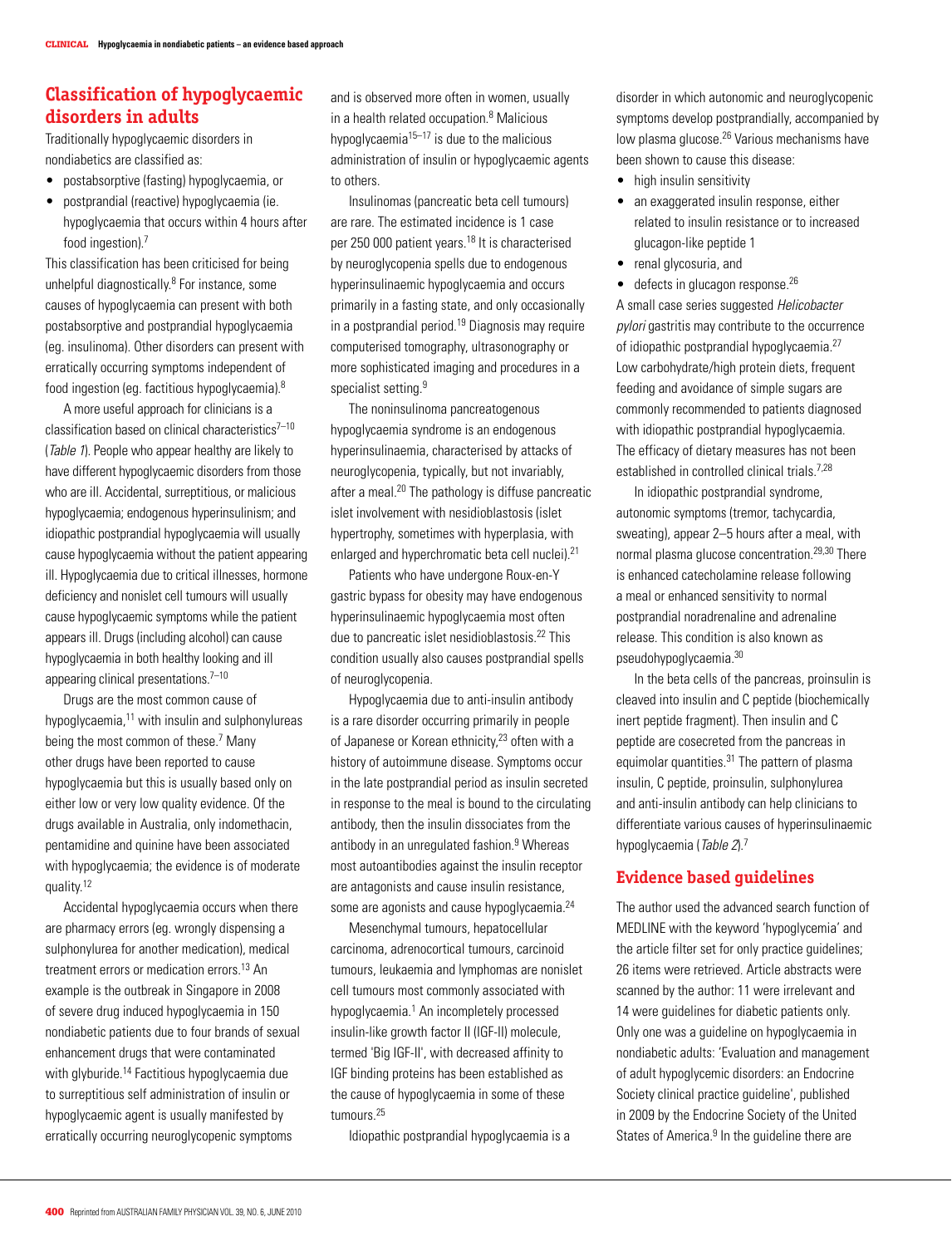healthy individuals as having hypoglycaemia.<sup>36,37</sup>

### **Table 1. Causes of hypoglycaemia in adults9,10**

### **Well appearing individual Ill appearing individual**

### • Drugs

- insulin or insulin secretagogue
- alcohol
- other drugs
- • Accidental, surreptitious, or malicious hypoglycaemia
- Endogenous hyperinsulinism
	- insulinoma
	- functional beta cell disorders (nesidioblastosis)
		- noninsulinoma pancreatogenous hypoglycaemia
		- postgastric bypass hypoglycaemia
	- insulin autoimmune hypoglycaemia
		- anti-insulin antibody
		- anti-insulin receptor antibody
- Idiopathic postprandial hypoglycaemia

six recommendations relevant to hypoglycaemic disorders in nondiabetic adult patients based on either high or moderate quality evidence (Table 3). Seven relevant original articles listed in the references of this guideline were also reviewed looking for further evidence.

# **Application of evidence based guidelines in general practice**

In the Endocrine Society clinical practice guideline 2009, recommendations 1, 2, 4 and 6 can be applied to guide GPs to formulate diagnostic and management plans for hypoglycaemic disorders in nondiabetic adults<sup>9</sup>

### **Recommendation 1**

This recommendation discusses evaluating and managing hypoglycaemia only in patients in whom Whipple's triad<sup>7</sup> is documented.

 Hypoglycaemia manifestations are nonspecific, vary among different people, and can change from time to time in the same person.<sup>7</sup> Although symptoms of hypoglycaemia typically develop at mean plasma glucose concentration of approximately 3.0 mmol/L in healthy individuals, the glycaemic thresholds for response to hypoglycaemia shift to lower plasma glucose concentrations in patients with recurrent hypoglycaemia.<sup>32,33</sup>

### • Drugs

- insulin or insulin secretagogue
- alcohol
- other drugs
- • Critical illnesses
- hepatic, renal, or cardiac failure
- insulin deficient diabetes mellitus)

Furthermore, when insulin secretion is increased substantially(eg. after a glucose load) the antecubital venous plasma glucose concentration can be as much as one-third lower than arterial glucose concentrations(which are relevant to maintain brain glucose metabolism).34

 Therefore it is not possible to state a single plasma glucose concentration that unambiguously defines hypoglycaemia, hence the diagnosis of hypoglycaemia is most convincingly established when based on Whipple's triad:

- • symptoms, signs or both consistent with hypoglycaemia
- a low plasma glucose concentration, and
- resolution of those symptoms or signs after the plasma glucose concentration is raised to normal level.

A normal plasma glucose level, reliably obtained during the occurrence of spontaneous hypoglycaemic symptoms, eliminates the possibility of a hypoglycaemic disorder; and no further evaluation is required.<sup>8</sup>

 To diagnose hypoglycaemic disorders accurately, hypoglycaemia should be documented by laboratory glucose measurement. Blood glucose meters are unsuitable for the diagnosis of hypoglycaemia $8,9$  as meters may be unreliable in the hypoglycaemic ranges;<sup>35</sup> and may mislabel

# **Recommendation 2**

Recommendation 2 is to review the history, physical findings, and all available laboratory data seeking clues to specific disorders, eg. drugs, critical illnesses, hormone deficiencies, nonislet cell tumours.

 Ill appearing patients presenting with hypoglycaemia are usually managed in hospital. History, physical examination and review of available laboratory data will usually provide clues to a cause of hypoglycaemia or exclude hypoglycaemia caused by medications, critical illnesses, hormone deficiencies, or a nonislet cell tumour,<sup>9</sup> which usually require little or no investigation. Recognition of the association of disease with hypoglycaemia will be most important.<sup>8</sup>

 In a seemingly healthy individual presenting with suspected hypoglycaemia, always look for evidence of hypoglycaemia induced by drugs or alcohol, even if there is no previous history of using a relevant drug (given the possibility of accidental, surreptitious, or malicious drug administration).<sup>7</sup> Careful history taking is crucial for decision making. Among the plethora of symptoms of hypoglycaemia, neuroglycopenic symptoms will be of utmost importance. Patients with only autonomic symptoms are unlikely to have true hypoglycaemic disorder. However, even one episode of neuroglycopenia, or single severe adverse event (eg. loss of consciousness, traumatic injury) attributable to hypoglycaemia, warrants further investigation to confirm Whipple's triad.<sup>1,8,9</sup> Timing and duration of symptoms, aggravating and relieving factors, and exposure to any medications can greatly assist in deciding whether the patient's history is suggestive of hypoglycaemia or not. For those without a strong history of hypoglycaemia, other differential diagnoses need to be considered.

 In a seemingly well individual, the differential diagnosis narrows to drug induced hypoglycaemia; accidental, surreptitious, or malicious hypoglycaemia; endogenous hyperinsulinism; and idiopathic postprandial hypoglycaemia.7–10

### **Recommendation 3**

The blood tests in this recommendation distinguish hypoglycaemia caused by endogenous

– sepsis – inanition • Hormone deficiency – cortisol – glucagon and adrenaline (in • Nonislet cell tumour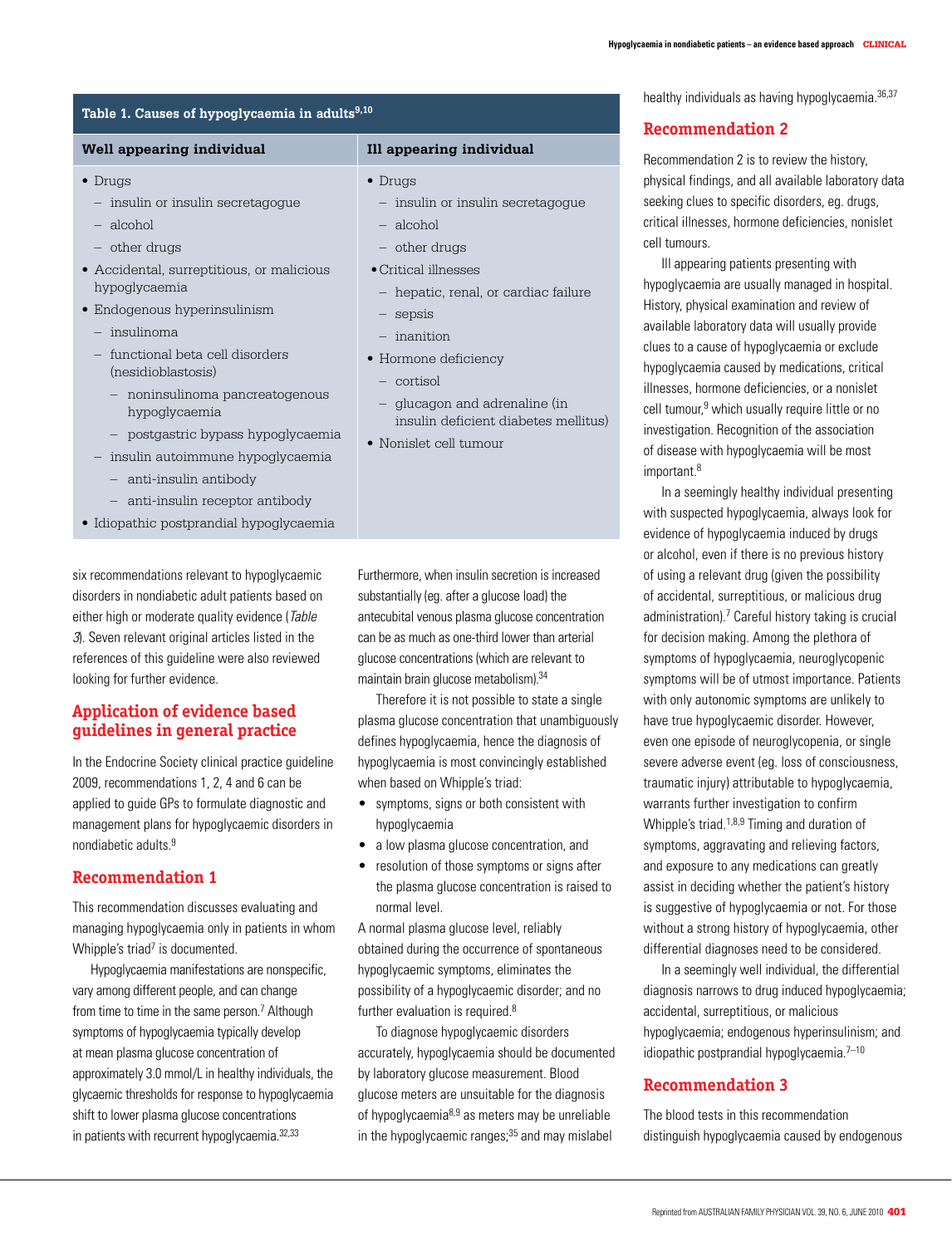(or exogenous) insulin from that caused by other mechanisms. However, often patients are already asymptomatic when they attend the clinic, so this is more applicable to emergency department settings.

# **Recommendation 4**

When a spontaneous hypoglycaemic episode cannot be observed, the recommendation is to formally recreate the circumstances in which symptomatic hypoglycaemia is likely to occur, ie. during a fast of up to 72 hours or after a mixed meal.

Often patients are already asymptomatic

when they consult their GP after experiencing suspected hypoglycaemia. To establish that a patient has fasting hypoglycaemia, a prolonged fasting test is required.<sup>38</sup> Similarly, a mixed meal test is required to confirm postprandial hypoglycaemia.38 Since the prolonged fasting test may require fasting for up to 72 hours, this test should be performed in hospital settings to mitigate the risks if hypoglycaemia develops.<sup>1</sup>

 The key pathophysiological feature of endogenous hyperinsulinism is that insulin secretion is inappropriately high when plasma glucose concentration is falling to hypoglycaemic levels.9 The findings of symptoms, signs, or

both, with plasma concentrations of glucose less than 3.0 mmol/L, insulin of at least 3.0 mU/L (18 pmol/L), C peptide of at least 0.6 µg/L (0.2 nmol/L), and proinsulin of at least 5.0 pmol/L document endogenous hyperinsulinism.<sup>9</sup>

 In summary, when a spontaneous hypoglycaemic episode cannot be observed in a nondiabetic patient who complains of typical hypoglycaemic symptoms, they should be referred for a prolonged fasting test or mixed meal test to confirm Whipples' triad and to confirm (or exclude) endogenous hyperinsulinism and hypoglycaemia induced by oral hypoglycaemic agents.

| Table 2. Biochemical pattern in patients with various causes of hyperinsulinaemic hypoglycaemia <sup>7</sup> |           |            |               |                  |                                  |  |  |
|--------------------------------------------------------------------------------------------------------------|-----------|------------|---------------|------------------|----------------------------------|--|--|
| Insulin                                                                                                      | C Peptide | Proinsulin | Sulphonylurea | Insulin antibody | <b>Diagnosis</b>                 |  |  |
|                                                                                                              |           |            |               |                  | Exogenous insulin                |  |  |
|                                                                                                              |           |            |               |                  | Insulinoma                       |  |  |
|                                                                                                              |           |            |               |                  | Sulphonylurea                    |  |  |
|                                                                                                              |           |            |               |                  | Autoimmune anti-insulin antibody |  |  |

### **Table 3. Endocrine Society clinical practice guideline 20099 on evaluation and management of adult hypoglycaemic disorders in people without diabetes mellitus**

|                | Recommendation                                                                                                                                                                                                                                                                                                   | Quality of evidence <sup>9</sup>    |  |  |  |  |
|----------------|------------------------------------------------------------------------------------------------------------------------------------------------------------------------------------------------------------------------------------------------------------------------------------------------------------------|-------------------------------------|--|--|--|--|
| $\mathbf{1}$   | Evaluate and manage hypoglycaemia only in patients in whom Whipple's triad is documented, ie:<br>• symptoms, signs, or both, consistent with hypoglycaemia<br>• a low plasma glucose concentration, and<br>• resolution of those symptoms or signs after the plasma glucose concentration is raised              | High $\phi \phi \phi \phi$          |  |  |  |  |
| $\overline{2}$ | Review the history, physical findings, and all available laboratory data seeking clues to specific<br>disorders, ie:<br>$\bullet$ drugs<br>$\bullet$ critical illnesses<br>• hormone deficiencies<br>• nonislet cell tumours                                                                                     | Moderate $\oplus$ $\oplus$ $\oplus$ |  |  |  |  |
| 3              | When the cause of the hypoglycaemic disorder is not evident:<br>• measure plasma glucose, insulin, C peptide, proinsulin concentrations<br>• screen for oral hypoglycaemic agents, during an episode of spontaneous hypoglycaemia, and<br>• observe the plasma glucose response to IV injection of 1 mg glucagon | Moderate $\phi \phi \phi$           |  |  |  |  |
| $\overline{4}$ | When a spontaneous hypoglycaemic episode cannot be observed formally recreate the<br>circumstances in which symptomatic hypoglycaemia is likely to occur                                                                                                                                                         | Moderate $\phi \phi \phi$           |  |  |  |  |
| 5              | In a patient with documented fasting or postprandial endogenous hyperinsulinaemic<br>hypoglycaemia, negative screening for oral hypoglycaemic agents, and no circulating insulin<br>antibodies, conduct procedures for localising an insulinoma                                                                  | Moderate $\phi \phi \phi$           |  |  |  |  |
| 6              | Tailor treatment to the specific hypoglycaemic disorder, taking into account the burden of<br>hypoglycaemia on patient wellbeing and patient preferences                                                                                                                                                         | Moderate $\phi \phi \phi$           |  |  |  |  |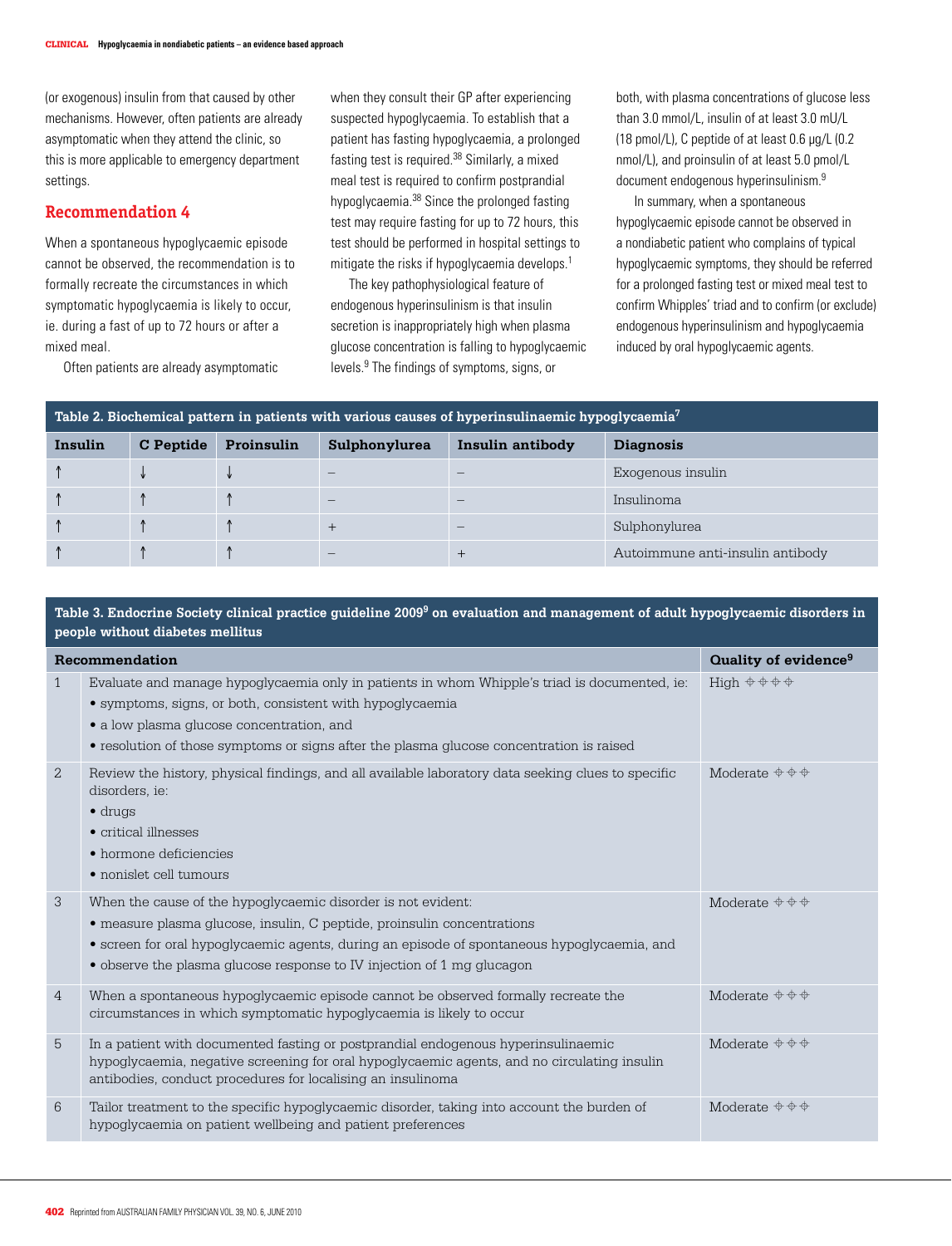

Figure 1. Approach to adult nondiabetic patients with hypoglycaemia in general practice<sup>9</sup>

# **Recommendation 5**

This recommendation suggests conducting relevant investigations to confirm insulinoma in patients with documented fasting or postprandial endogenous hyperinsulinaemic hypoglycaemia (with negative screening for oral hypoglycaemic agents and no circulating insulin autoantibodies). This is more relevant to secondary and tertiary care settings.

### **Recommendation 6**

Recommendation 6 is to tailor treatment to the specific hypoglycaemic disorder, taking into account the burden of hypoglycaemia on patient wellbeing and patient preferences.

 Most hypoglycaemic disorders need specific specialist treatment, eg. surgical excision to cure solitary insulinomas. However, GPs can play a valuable role in managing some disorders, ie. idiopathic postprandial hypoglycaemia or postgastric bypass hypoglycaemia, where dietary advice can assist to manage daily work and activities.<sup>7,30</sup>

A diagnostic algorithm for hypoglycaemia in nondiabetic adult patients in general practice can be formulated (Figure 1).

## **Conclusion**

The diagnosis of hypoglycaemic disorders in nondiabetic patients requires a high level of suspicion, careful patient assessment and methodical evaluation on the basis of well defined diagnostic criteria and guidelines. Some patients may need referral for further

investigation and management. Being familiar with the classification of hypoglycaemic disorders and the recommendations of evidence based guidelines enables GPs to carry out comprehensive initial evaluation and make appropriate and timely referrals.

 In the case of Mr N, there were no neuroglycopenic symptoms and his symptoms subsided too quickly (within a few minutes) after taking a small quantity of food with low glycaemic load, to suggest a genuine hypoglycaemic disorder. Moreover, this was only the first attack of such symptoms, and the symptoms did not result in significant adverse events and did not affect his daily activities. Therefore, he does not currently warrant referral for a mixed meal test. Indeed, the clinical features were more compatible with idiopathic postprandial syndrome. A reasonable approach is to observe progress at this stage. Anxiety disorders should be considered. Should he develop neuroglycopenic symptoms or other more typical features of a hypoglycaemic disorder in future, he should then be referred for further investigation and management.

# **Summary of important points**

- • Hypoglycaemia typically presents with autonomic and neuroglycopenic symptoms.
- • Evaluation and management of hypoglycaemia for nondiabetic patients should only be carried out in patients in whom Whipple's triad is documented.
- • Initial evaluation of nondiabetic patients with hypoglycaemia is to review the history, physical findings, and all available laboratory data to seek clues to specific disorders, ie. drugs, critical illnesses, hormone deficiencies and nonislet cell tumours.
- In seemingly well individuals, the differential diagnosis of hypoglycaemic disorders narrows to drug induced hypoglycaemia; accidental, surreptitious, or malicious hypoglycaemia; endogenous hyperinsulinism; and idiopathic postprandial hypoglycaemia.
- When a spontaneous hypoglycaemic episode cannot be observed, recreate the circumstances by referral to hospital for a prolonged fasting test or a mixed meal test. These tests can also confirm endogenous hyperinsulinism and hypoglycaemia induced by